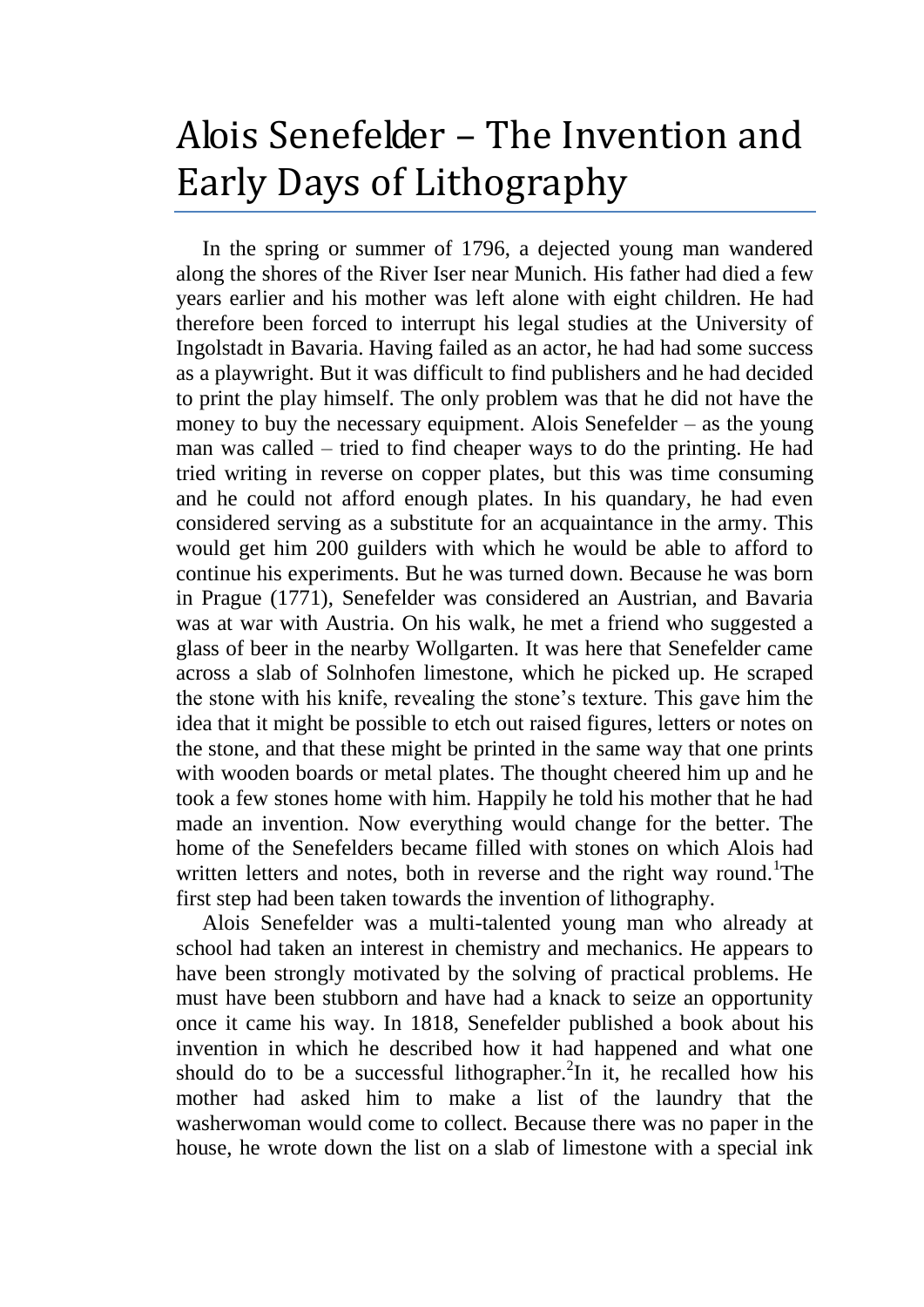that contained soap. Then he wondered what would happen if he poured acid on the stone. The result was raised letters that could be printed.

Senefelder began printing texts, pictures, and sheet music in particular. He had a friend from his time in the theatre who was a musician and a composer, Franz Gleissner. In 1796, Senefelder printed twelve songs for Gleissner with a clavier accompaniment, using lithographic relief printing on a converted copperplate press. In 1797, Senefelder made a little vignette of a burning house to illustrate a song about a great fire in the small community of Neuötting; the customer was the bookseller Joseph Lentner of Munich. The text was by Johann Michael von Sailer, the bishop of Regensburg and a pioneering pedagogue. It was the first picture printed by Senefelder. School Inspector Steiner, director of the state textbook publishing house in Bavaria, happened to see the picture and encouraged Senefelder to continue developing the stone press to print pictures. Senefelder regarded himself as being such a mediocre draughtsman that it was not worth while for him to continue. Instead, he developed a method for transferring etchings and copper engravings onto the lithographic stone by means of transfer paper.

By this time, Senefelder had a competitor, a pedagogue called Simon Schmid, who, like Senefelder, worked with both stone etching and relief printing. Schmid wrote the texts on a stone with molten wax, a material that was not as smooth as the wax-soap developed by Senefelder. Schmid had been commissioned by Steiner to print posters of poisonous plants. However, Steiner was dissatisfied with the result and turned to Senefelder. As a first commission, he would print a book of sheet music with church songs. Steiner wanted to print the music and the text together in a book printing press. Senefelder's solution was to print the letters in ordinary type, while the notes were engraved. He mixed plaster, butter and alum and painted a polished limestone with the mixture. After engraving the notes in reverse, he filled the cavities with warm sealing wax, scrubbed away the mixture of plaster and pressed the sheet with text in a book printing press. Senefelder had developed a kind of stereotype.

To solve the problem of writing in reverse, Senefelder wrote the text and the notes with a soft pencil on paper, which was then drawn through a press with a stone base, with good results. This encouraged him to try to find an ink mixture that could be transferred from paper to stone and then from stone to paper, thus achieving a text that could be printed directly from the stone without any processing. After extensive experimentation Senefelder succeeded in coming up with a usable ink. It was during this work that Senefelder discovered that gum in combination with diluted acid prevented the thick ink from sticking onto the prepared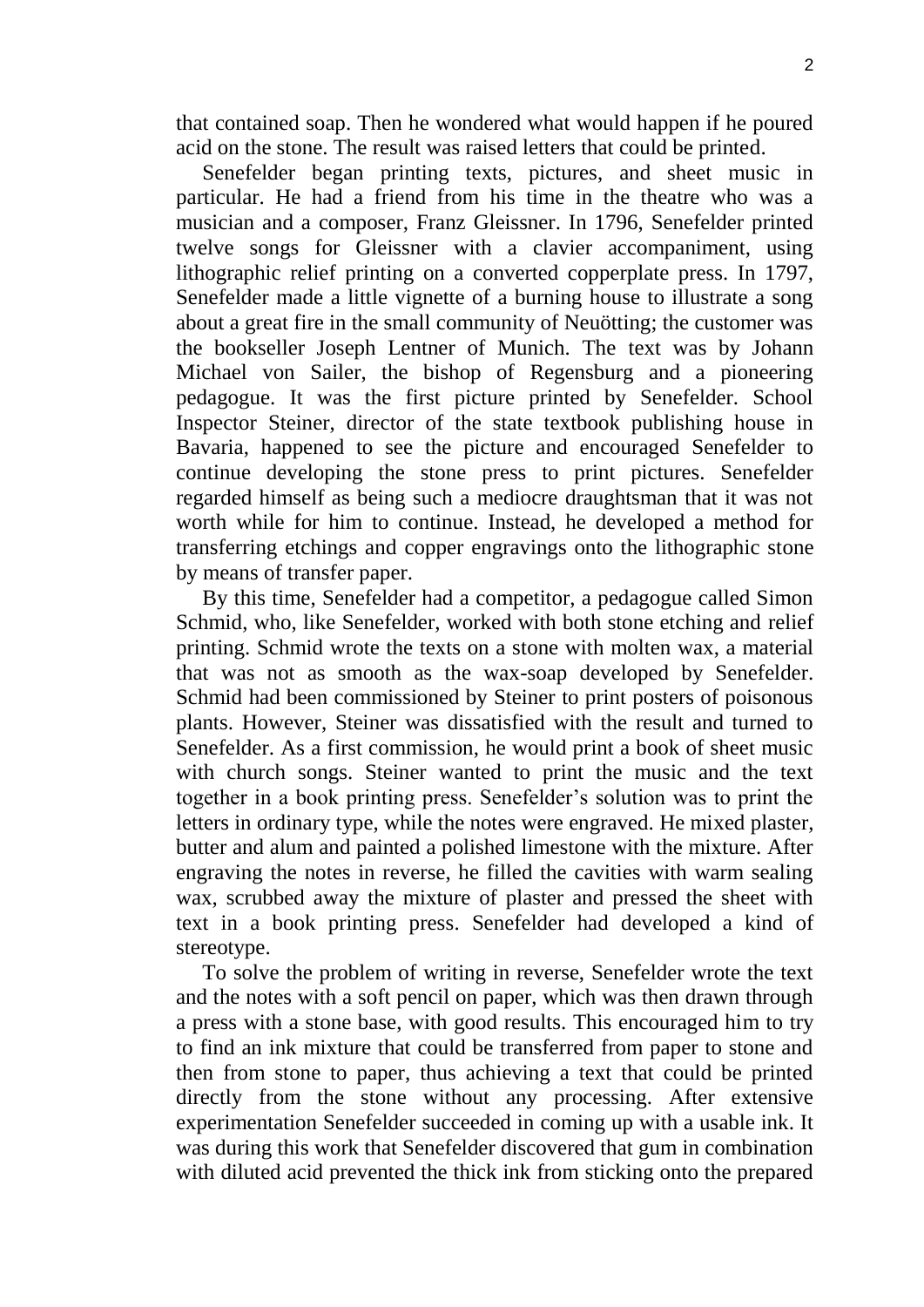surface. As a transfer medium, paper presented some problems. "Could not a stronger material, perhaps the stone plate itself, be so prepared that it would take ink or colour only on the parts covered with fatty ink, while the wet parts of the stone resisted it?" Senefelder had noticed in relief printing that, if the space between the letters was damp, the ink did not stick to the surface. He took a cleanly polished stone, inscribed it with a piece of soap, poured thin gum solution over it and then swabbed the stone with black ink. "All the places marked with the fat became black at once, the rest remained white. I could make as many impressions as I pleased; simply wetting the stone after each impression and treating it again with the sponge produced the same result each time." Senefelder gave no date for this, but it is thought to have been in 1798. Senefelder himself called the invention 'chemical printing'. The term lithography did not make its appearance until a few years later.

While developing the process, Senefelder designed many presses. The first were modified copper or book printing presses. Finally, he designed his own lithographic press, the pole press, in which pressure is exerted onto the print surface by a moving scraper blade, a leather-covered board of hardwood at one end of a long pole, the upper end of which was attached to a hinge. The lithographic stone is placed in a wooden frame mounted on a bed. Senefelder got the idea from his first attempt of printing with a cloth-covered board that was passed over the print sheet. From his experiments with the book printing press, he borrowed the construction that lays paper over the type, the tympan. Senefelder used the same construction for placing the paper over the stone.

He had established a partnership with Franz Gleissner, whose salary as a violinist in the Bavarian Court Orchestra funded Senefelder's experiments. In 1799, they received a royal franchise, that is, exclusive rights to the invention in Bavaria. Alois's two brothers, Theobald and George Senefelder, were hired and taught the process along with two other apprentices.

An innovation such as the invention of chemical printing, or lithography, does not happen in a vacuum, but in what might be called an innovation space, a context in which ideas emerge. In its simplest form, this space comprises the history of how and why Senefelder worked with graphic techniques and how this eventually led to his 1798 invention of lithography. But on closer inspection of the space, one can see that, in addition to the driving forces, it also includes opportunities, whether economic, social or technical, that can lead one step further from the previous one. Obstacles and failures are not the least important factors, because they steer the process in directions other than those anticipated originally. Senefelder himself speculated that, had he been able to afford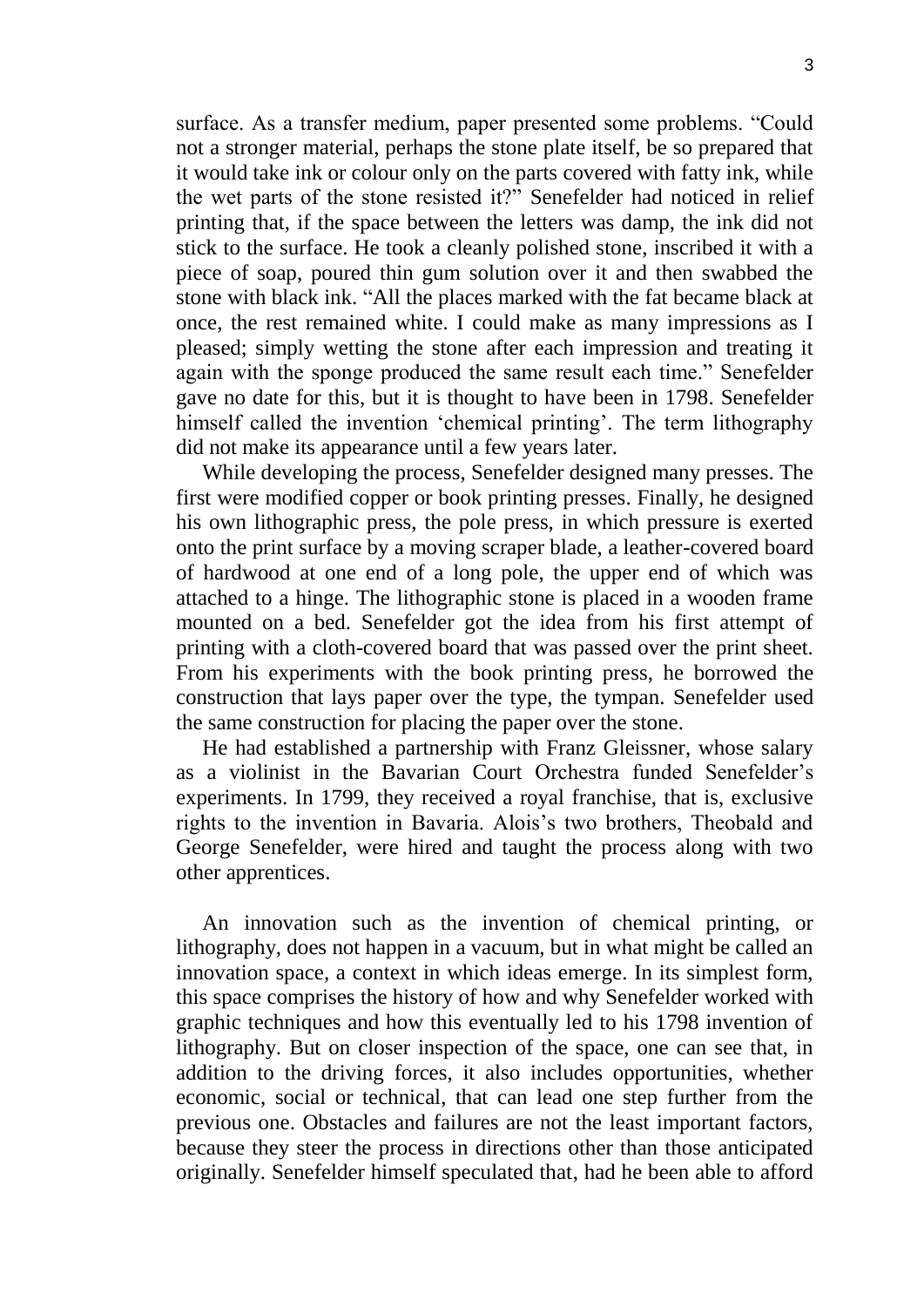to print his plays, or had he succeeded with his stereotypes, he would never have invented lithography. But how a process develops depends above all on the opportunities available. One crucial opportunity was that in Munich there was plenty of limestone from Solnhofen in the Bavarian Jura mountains. An important factor was also that no expensive chemicals or equipment were needed for the process, apart from the printing press. The latter could initially be constructed by local carpenters. The chemicals were such as were available at home or used by printers. Another contributing factor was that chemistry, not least thanks to Antoine Laurent Lavoisier's discoveries, had become a fashionable science of the day. Senefelder had in fact taken an interest in chemistry when he studied law at the University of Ingolstadt. This meant that he already had a chemical frame of reference when he began the innovation process. Moreover, he had such a deep interest in mechanics that he had planned to publish a handbook on the subject.

Alois Senefelder was the kind of inventor who deliberately and methodically works to find a solution to a problem, which in Senefelder's case was an inexpensive printing technique. He was not alone with his need. Others who became interested in the potential of lithography early on were music publishers or sheet music printers, educators and artists. Eventually the authorities too saw the benefits. Once an invention has been made, a critical factor for success is the network of innovators/innovations that can be built up subsequently.

For stone printing, the printing of sheet music was a real door opener. Composers such as Franz Gleissner and Abbé Vogler worked actively with stone printing. Music publishers, such as Hans Makarius Falter in Munich and Johann Anton André in Offenbach am Main, contributed to the spread of stone printing and to the fact that it could be developed into the mature printing technology of lithography.

The person who was most influential in the spread of lithography outside Bavaria was the music publisher Johann Anton André in Offenbach am Main. He is famous for two things. In 1799, he bought from Constanze Mozart, the widow of Wolfgang Amadeus Mozart, the composer's entire musical estate. On the same trip he also visited Alois Senefelder in Munich, buying the rights to his invention outside of Bavaria. Senefelder and Gleissner would set up a lithographic print shop in Offenbach and equip it with all the necessary tools, presses and lithographic stones, and to impart to André and his staff the necessary knowledge for using the lithographic technique. Senefelder and Gleissner could continue to operate their print shop in Munich, but they undertook not to enter into any agreements with others, or to take on new partners into their own venture. They were also forbidden to disclose the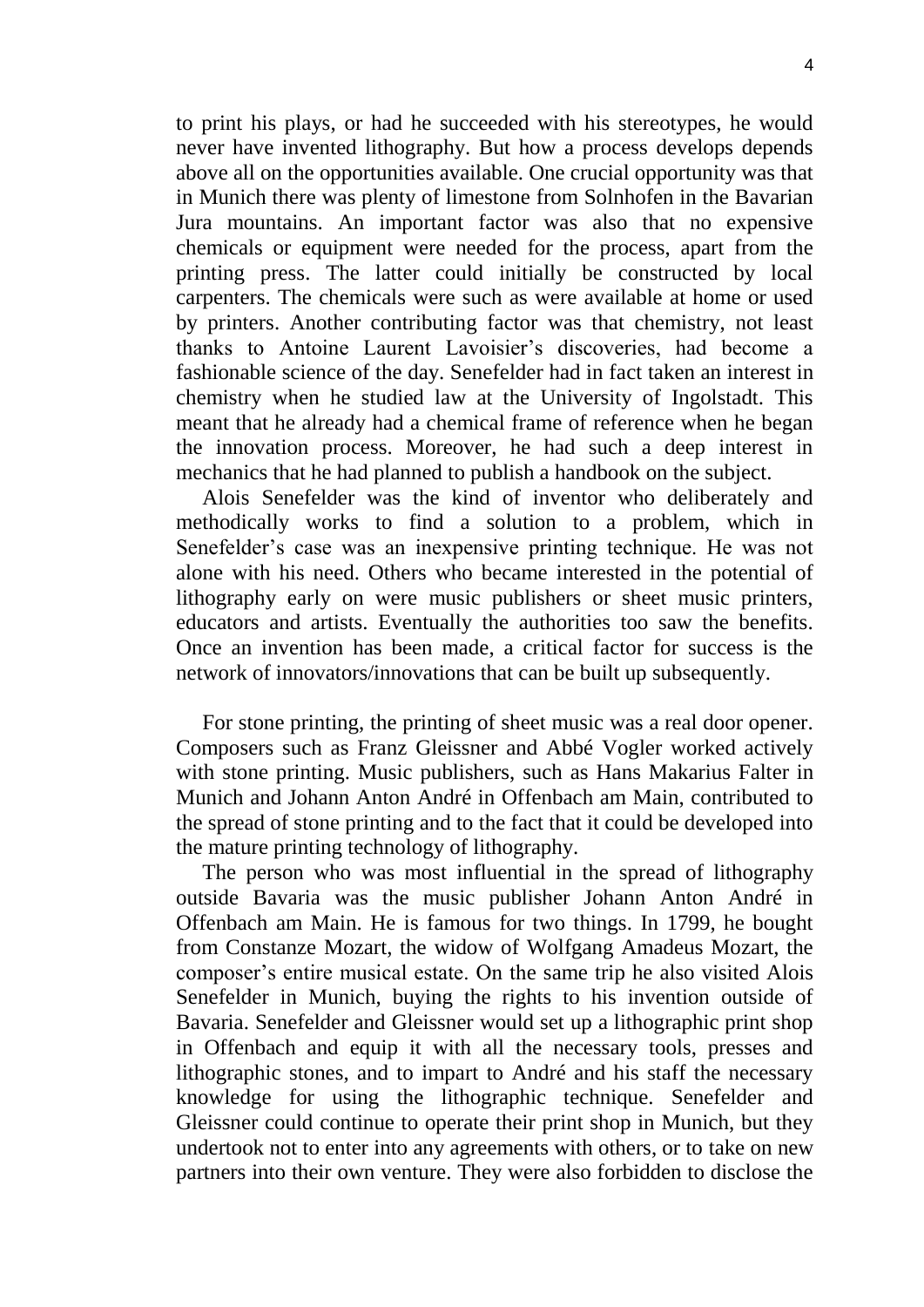lithographic technique to anyone other than André or his trusted employees.

For Johann Anton André, this agreement meant that he entered an entirely new competitive situation relative to other music publishers in that he was able to produce sheet music at one-fifth of the cost of etching the same notes in copper. André was a true entrepreneur and saw the whole of Europe as his market. For Senefelder, the agreement meant that he now had the necessary peace and quiet to develop the lithographic printing technique further. All in all, Senefelder was in charge of the technology, while André ensured that it was usable and could be disseminated. Thus, they were each dependent on the other.

The fundamental discoveries for the development of chemical printing had now been made, but much work remained to be done before lithography matured as a graphic medium. With the cooperation between Alois Senefelder and Johann Anton André, chemical printing entered the diffusion phase. Senefelder and André were both very much involved in the process, each in his own way. Senefelder was mostly interested in being able to control the use of the invention in the area of his franchise, Bavaria. From the Bavarian viewpoint, Offenbach lay abroad, in the county of Isenburg near Frankfurt am Main. Senefelder was also very interested in obtaining a franchise for Austria. André, however, had much broader visions. He envisioned lithographic establishments in London, Paris, Vienna and Berlin, printing the music of his company.

Senefelder moved to Offenbach, and after just fourteen days the new press was in place and he could begin to print music for Johann Anton André. The first lithographically printed music in Offenbach was published as early as January 1800. Big plans were drawn up. The brothers of Johann Anton André would be engaged in the firm and new printing plants set up in London, Paris and Berlin. Senefelder himself would handle Vienna. In December 1799, the Gleissner family also moved to Offenbach. Franz Gleissner was charged with music printing and proofreading. Even Theobald and Georg Senefelder worked for André for a short while. Soon, André was able to discontinue half of his ten copper and zinc presses.

Together with his younger brother, Philipp, Johann Anton André had travelled to England to acquire a patent on the chemical printing method. The English patent law required that the inventor apply personally for an English patent. Reluctantly, Alois Senefelder travelled to London. After six months, on 20 June 1801, a patent was granted for *A new method and process of performing the various branches of the arts of printing on paper, linen, cotton, woollen and other articles*. Senefelder's patent application is the main source of information on early lithographic techniques. He maintained that his invention consisted of three parts: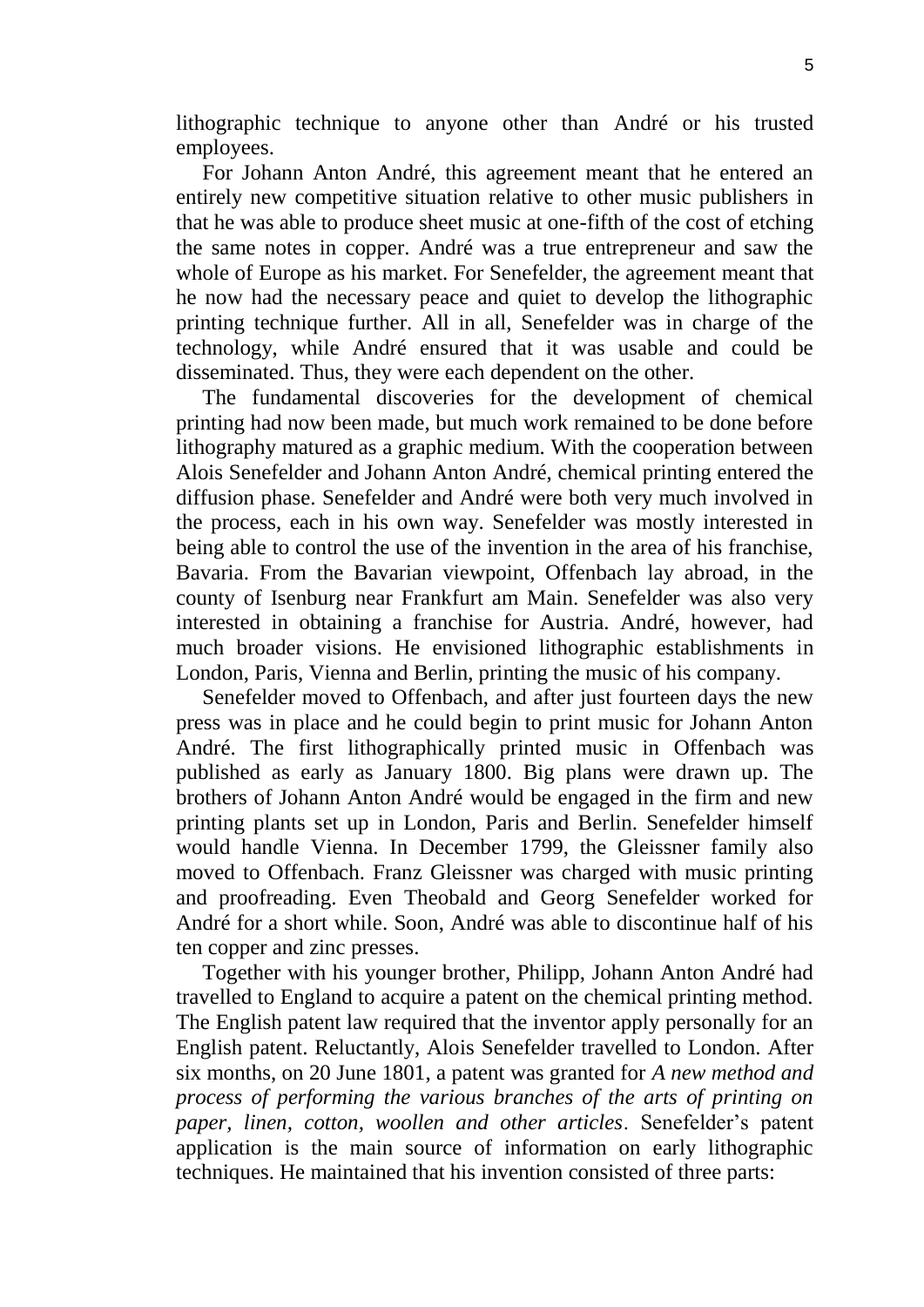- the process,
- the discovery of a new base material, and
- $\bullet$  the construction of printing presses for lithographic printing.<sup>3</sup>

It was Senefelder himself who introduced the usual description of his version of planographic printing, the opposition between grease or resin and other substances, in particular liquids containing vegetable gum or some acid. He also pointed out that one could draw on the stone with any of the substances in either category, provided the ink was compatible with the category in question. In other words, one could draw and print with substances in the first category, but just as well with substances in the second. Regarding the base materials, the patent application does not limit itself exclusively to lithographic stone, but also covers other possible base materials.

Senefelder's chemical method was introduced to a group of artists in London, either by himself or by Georg Jacob Vollweiler, who had been hired by André, and their work was published between 1803 and 1807 under the title *Specimens of Polyautography* with sheets, among others, by Salomon Gessner, Benjamin West and Henry Fuseli (Heinrich Füssli).<sup>4</sup>

Johan Anton Andre even had plans for opening a lithographic print shop in France. In 1801, the younger brother, Friedrich Andre, applied for a *brevet d'importation* which was granted two months later, in February 1802. Shortly after, André installed a press in Charenton to print music. In 1803, he sold the rights for printing from stone and moved to Paris. After a short spell in Germany, Friedrich André returned to Paris where he installed his third press. In all probability it was not a success, for he began selling licenses to other printers instead. The quality of French lithographs was very uneven, and they could not compete with the Germans, although many Frenchmen travelled to Germany and Munich to learn the craft. One of these was Napoleon's brother, Louis, who made a lithograph with ink in Munich in 1805, *Four officers of the Imperial Guard*. Colonel Baron Lejeune made a drawing of a Cossack on the Senefelder brothers' press, while another colonel, Lomet, also executed several lithographs. Back in France, the colonels showed their work to Napoleon who, although intrigued, hardly encouraged adoption of the technique, since it could be used for spreading hostile propaganda. In other circles, however, the technique awakened great interest. Dominique Vivant Denon, Napoleon's art emissary who was appointed director of French museums and the Musée Napoléon in 1804, came to Munich in 1806, where he made a lithograph. In 1809, he returned to Munich and made another lithograph, *Rest during the Flight into Egypt*. 5 In Paris, he installed a lithographic press in his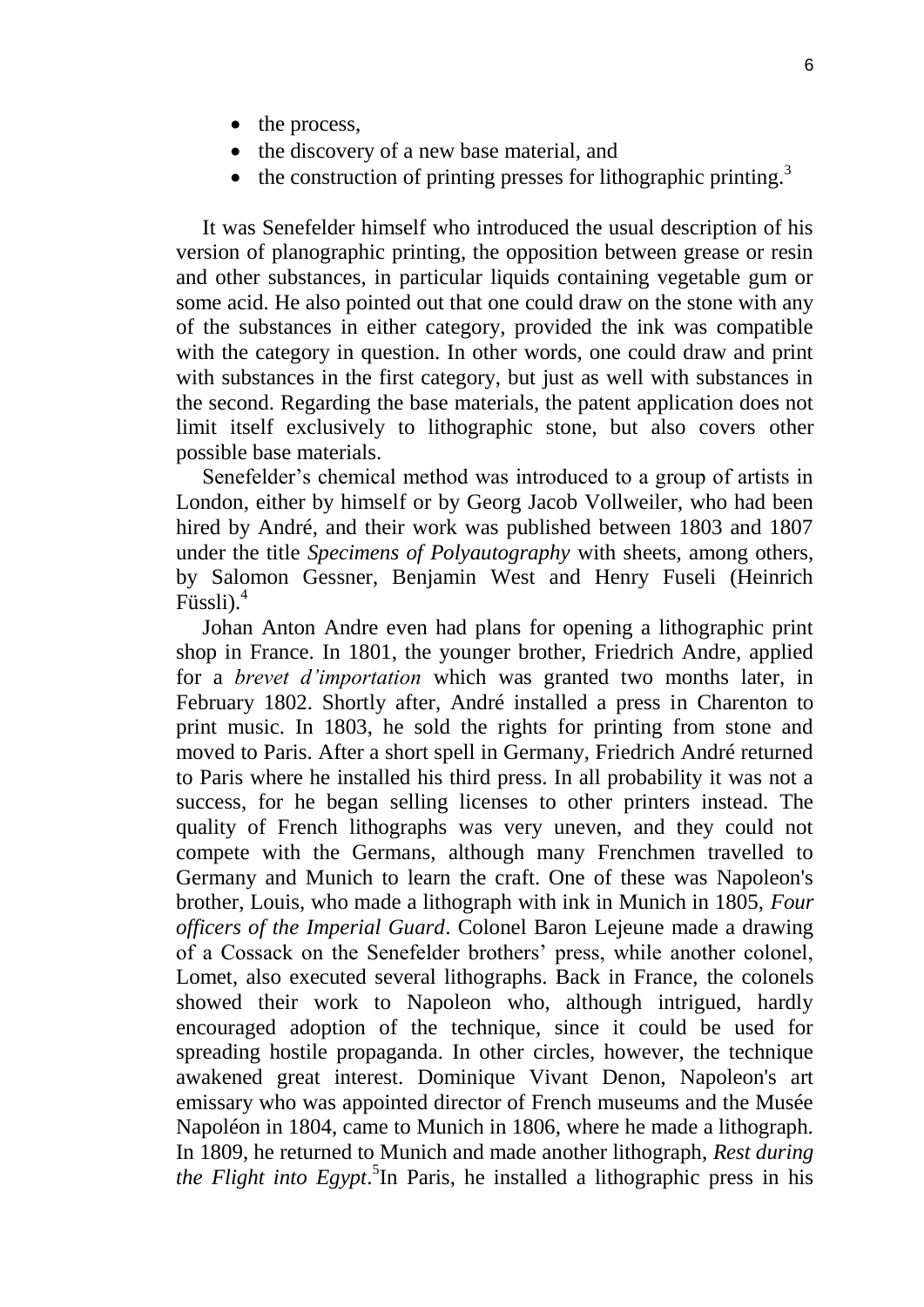studio, a press which for a long time was the only lithographic press in France. Attempts were made now to get Senefelder himself to come to Paris, but these failed.

Alois Senefelder travelled to Vienna in 1801 to obtain the franchise for lithography in Austria, which he received in 1803. Senefelder called his printing house "Kk priviligierte Chemische Druckerei". In an advertisement in the *Wiener Zeitung,* Senefelder announced that he would print music, smaller images, tables, IOU forms, instructions, bills of lading, price lists and all kinds of printed matter. Senefelder wanted to start a business printing patterned cotton fabrics. In the early days in Vienna, he was almost entirely occupied by efforts to accomplish this and to print music, while artistic lithography was completely sidelined. Senefelder's businesses in Austria did not go particularly well, because he had to sell the printing works almost immediately. Nevertheless, it was not until 1806 that he returned to Munich.

Meanwhile in Munich, Hermann Mitterer, a teacher of drawing, who in 1791 had started an evening and full-time school for artisans, hired Senefelder's brothers Theobald and George to build a lithographic printing press for the school. It quickly developed into a highly efficient printing works by securing the services of many artists. Mitterer had also improved Senefelder's pole press by using a stationary scraper bar, under which the print plate could be moved with the help of a star-wheel or a lever, the type of press that is used to this day in lithographic printing. In the course of 1805 and 1806, Mitterer published an album of six lithographs of very high quality every month.

In 1806, Alois Senefelder returned to Munich. Together with Franz Gleissner, he established a printing company, funded by the Royal Library Director, Johann Christoph von Aretin. The collaboration lasted for four years. The printing works had five presses for printing sheet music, administrative works such as tables, circular letters, maps, etc., and for art. A highlight for the printing house was the publication of reproductions of Albrecht Dürer's drawings for Emperor Maximilian's prayer book, with Johann Nepomuk Strixner as the lithographer. These constituted the first maturity test for lithography as a reproductive medium. To follow up the reproductions with other drawings from the Royal Bavarian collections was too expensive for von Aretin, however, and he sold the company to the Director of the Royal Collections, Johann Christian von Mannlicher, who succeeded in carrying out the project at a profit.

Lithography as a graphic technique had now shown what it was good for, and Senefelder's work began gaining recognition. Eventually, he and Franz Gleissner became state employees at a newly established lithographic printing press in the Bavarian tax office, whose main